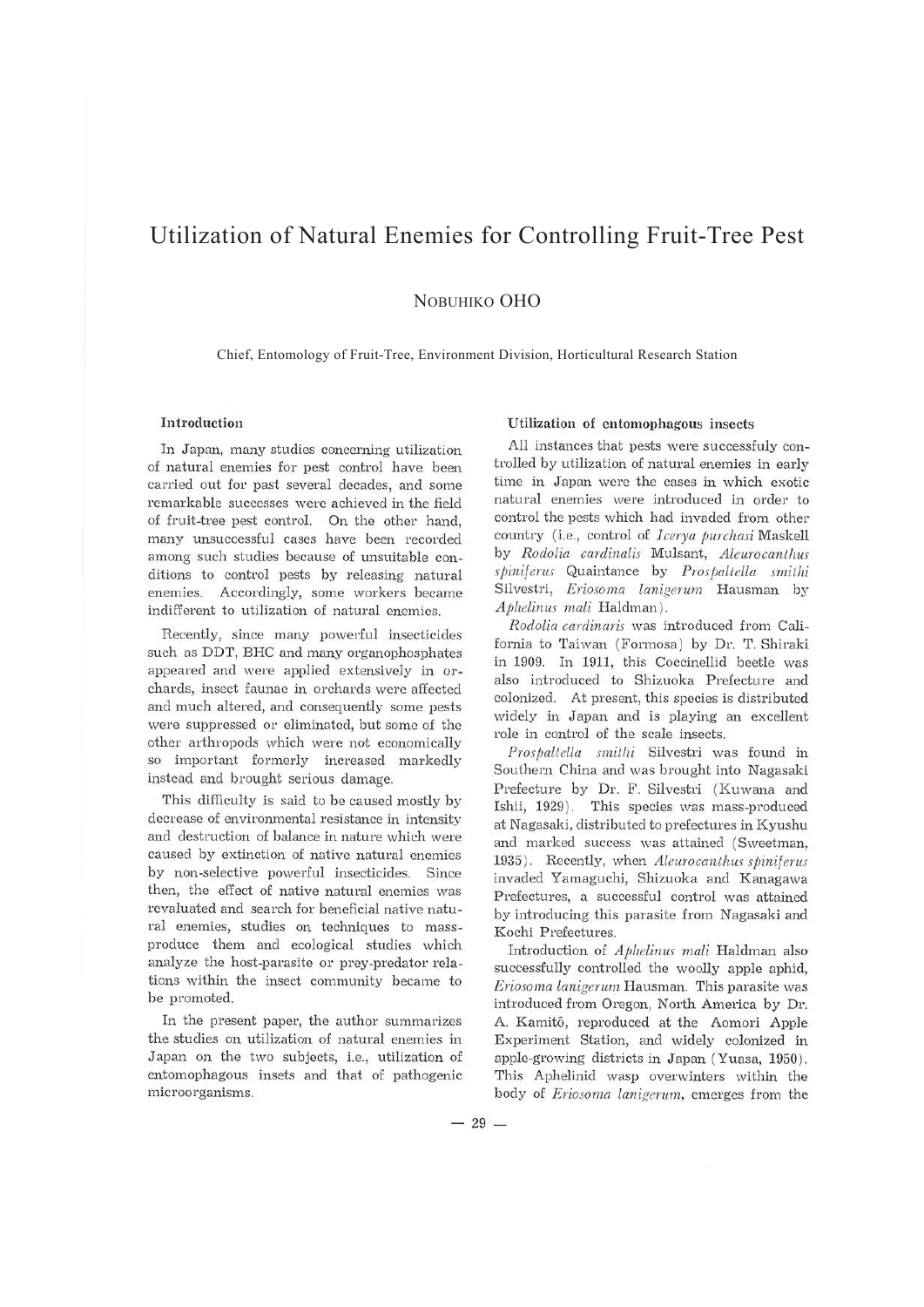host body in May and spends 8-9 generation in a year. Parasitized aphids stop excreting wax, change black *in* color, and tum into "mummy". Since this parasite is very susceptible of organo-phosphates, it is important to make careful application of chemical control agents especially during the emerging period of this parasite {Fukuda, 1961).

Recent success in utilization of natural enemies is carried out by a series of studies on *Anicetus beneficus* Ishii et Yasumatsu originated by Yasumatsu and Tachikawa {1949). One of the serious pests of citrus, the red wax scale, *Ceroplastes rubens* Maskell invaded Japan around 1897. Anicetus beneficus which was found by Dr. K. Yasumatsu in Kyushu in 1946 was introduced into Honshu and Shikoku after 1948 and a remarkable success was attained. This parasite can eliminate the red wax scale within 3-4 years after introduction (Yasumatsu, 1951, 1953 ; Fukai, 1953; Miyake, 1960).

Utilization of the following natural enemies is being investigated at present. (Murakami and Nohara 1967.) Natural enemies of one of the most important pests of apple, pear, grape, etc., *Pseudococcus comstokii* Kuwana were searched and 12 species of parasite wasps, 16 species of predators, and one species of fungous disease were found at the Horticultural Research Station (Hiratsuka). Out of these natural enemies, five parasite wasps and one predator are effective in Japan. The most effective species, *Pseudaj)hycus malinus* Gahan is distributed *in* the southem part of Chiba and Fukuoka prefectures.

In Fukuoka, this parasite repeats nine generations per year and can repeat several generations during one generation of the mealybug. Furthermore, this parasite has many other excellent characteristics as a biological control agent, i.e., it can parasitize each stage of host other than. egg and can be colonized at any time, its fecundity is high, its oviposition period is short, and parasitized mealybugs can survive only for a short time ( Murakami, 1965, 1966; Murakami *et al.,* 1967). Utilization of this parasite as a "biotic insecticide" is investigated at the Research Laboratories of Takeda Chemical Industries, Ltd. (Morimoto *et al.,* 1965; Endo,

1965; Murakami *et al., Loe. cit.).* 

Studies on bionomics, mass production and evaluation of effect of liberating natural enemies are being investigated on *Chilocorus kuwanae*  Silvestri, a predator of *Unaspis yanonensis*  Kuwana; *Allotro pa* sp., a parasite of *Planococcus kraunhiae* Kuwana ; *Stethorus japonicus* H. Kamiya, a predator of plant mites; Aphytis *cylindratus* Compere, an effective parasite wasp of *Pseudaonidia duf1lex* Cockerell, etc., at the Kurume Branch, Horticultural Research Station (Tanaka, 1966).

## **Utilization of pathogenic microorganisms**

Studies on microbial diseases of insects have been greatly advanced in Japan as the studies on diseases of the silkworm ( Aoki, 1959). Especially, both a cytoplasmic polyhedrosis virus of the silkworm and *Bacillus thuringiensis*  var. *sotto* have been extensively investigated. On the other hand, there are few works which intend to utilize pathogenic microorganisms as pest control agents. Since serliculture is extensively carried on. in Japan, it is difficult to utilize microorganisms which is virulent to the silkworm, even though they are known to be excellent for pest control in other countries ( e.g. *Bacillus thuringiensis).* 

Although practical microbial control is not yet established in Japanese orchards. several studies are in progress.

Morimoto *et al.* studied the utilization of *l saria farinosa* (Dicks.) Fr. in control of *Rhizoecus kondonis.* The most virulent strain was isolated from *Sesamia inferens* Walker. This fungus can grow in the range of temperature of 10-35°C and can reproduce even in more acid soil than pH 4.0. This fungus does not infect eggs. Furthermore, the technique for mass production and application of this fungus *in* control and virulence to the silkworm were investigated (Morimoto, 1960).

Sekiguchi studied the methods for utilization of *lsaria fumosarosia* Wize in control of *Carfoeina niponensis*. This fungus is strongly virulent to the peach fruit moth. Infected larvae form pink-colored conidiophore on hibernation cocoons. Hibernating population of the moth is mostly perished by infection of this fungus. Infected individuals are less viable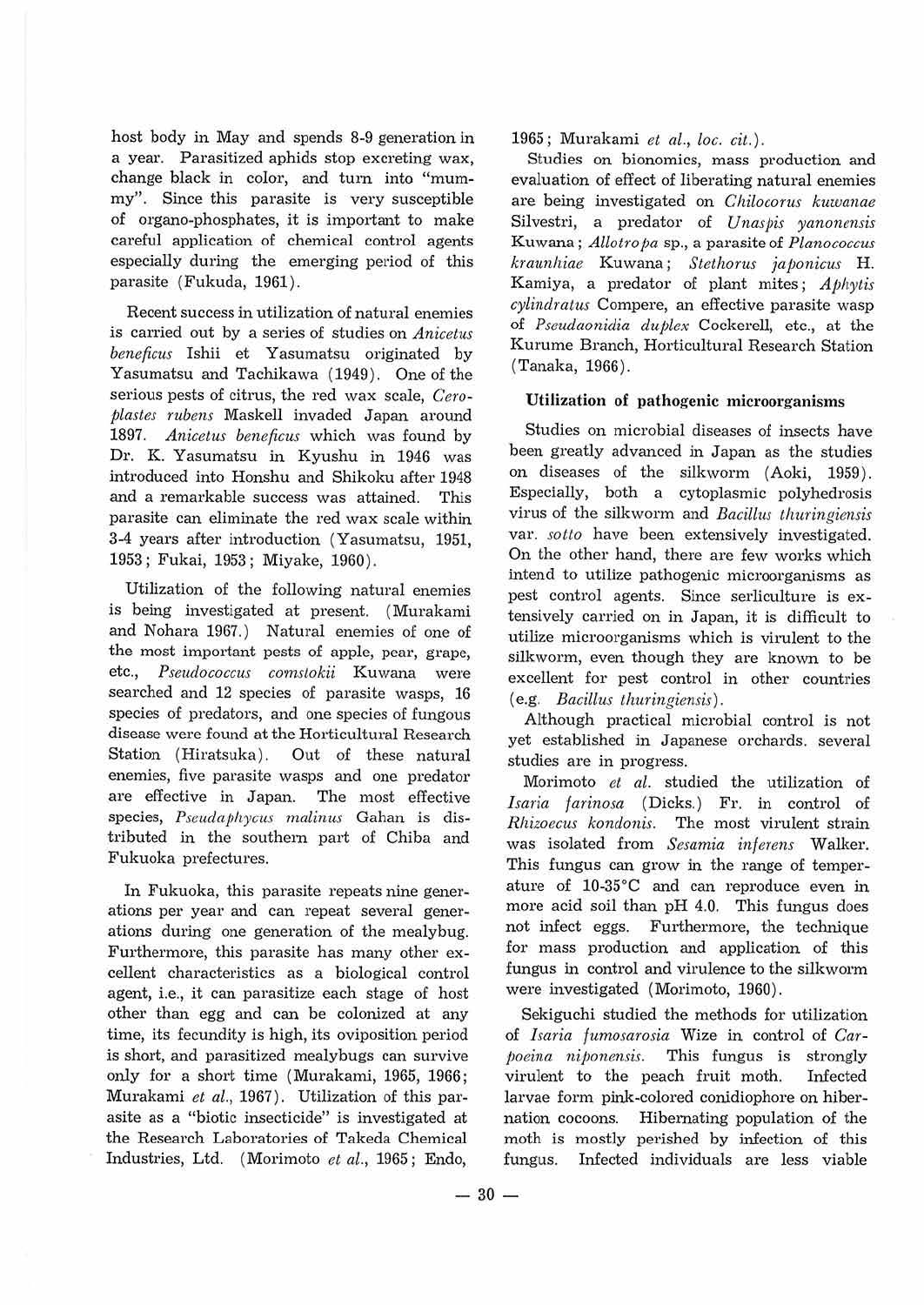even if they succeed in surviving and emerging. As this fungus is tolerant to copper sulphate,  $CuSO<sub>4</sub>$ , it is easy to mass-culture this fungus purely with soybean cakes adding CuSO<sub>4</sub> by preventing the growth of other microorganisms ( Sekiguchi, 1955, 1959}.

A cytoplasmic polyhedrosis virus was isolated from fruit piercing moths and studies on utilization of this virus are carried out at the Horticultural Research Station ( Hiratsuka} (Oho, 1966a}. Recently, utilization of a granulosis virus infectious to *Adoxo phyes orana* Fischer von Röslestamm is also being studied at the Research Station.

Fundamental studies on the methods of mass culture and application in field on *Aschersonia aleyrodis* Webber against *Dialeurodes citri* Ashmead were carried out. It was concluded that this fungus is effective under humid climatic conditions ( Oho and Sato, 1966b}.

## **Conclusion**

Utilization of natural enemies for control of pests becomes one of the most important problems in fruit-pest control since it is difficult to depend solely on pesticides because we are now facing many difficulties concerning application of insecticides, i.e., appearance of resistant strain, residues of pesticides in products, reduction of production cost etc,

However, to establish practical utilizations of natural enemies for pest control, they are important not only to establish the techniques concerning mass production of natural enemies, but also to establish the method to evaluate the effect of artificial colonization of natural enemies accurately and to investigate the host-parasite or prey-predator relations within the community involving them from the ecological viewpoint.

There are many unsolved fundamental problems concerning utilization of pathogens. These problems are difficult to be solved in a short time. Still, against some pests which invaded from other countries, e.g. *Unaspis yanonensis*  Kuwana, it is demanded to introduce effective natural enemies from their native districts. Concerning native natural enemies, integration of natural and chemical controls must be designed, e.g. by using selective insecticides.

## **References**

\* In Japanese

- \*\* In Japanese with English summary
- 1) Aoki, K. 1959 Insect Pathology Gihodo, Tokyo\*
- 2) Endo, K. 1965. On a Liberating Experiment of Natural Enemies Against a Mealybug. Kongetsu· no-Noyaku (Monthly Review of Agricultural Chemicals) (Tokyo) (9(2) : 17-22."'
- 3) Fukai, K. 1953. Introduction, Conservation and Utilization of *Anicetus beneficus* Ishii et Yasumastu. Plant Prot. (Tokyo)  $7(2)$ : 17-22.\*
- 4) Fukuda, J. 1961. Fruit-tree Pests. Yokendo, Tokyo"'
- 5) Kuwana, I. & Ishii, T. 1927. Reports on the Course of the Introduction of an Important Pest of Citrus, *Prospaltella smithi* Silv. and *CryPtognatha* sp. Engei·no-kenkyu (Researches on Horticulture) (Tokyo) 22: 277-280.\*
- 6) Miyake, T. 1960. Methods for Utilization of *Anicetus be11eficus* Ishii & Yasumastu. Plant Prot.  $(Tokyo)$  14(11): 28-30.\*
- 7) Morimoto, T. 1960. Pest Control by Fungi. Plant Prot. (Tokyo) 14(11) : 9-12.\*
- 8) Murakami, Y. 1965. Studies on the NaturalEne· mies of the Comstock Mealybug. I. Members of the Natural Enemies and Their Geographical Distributions. Bull. Hort. Res. Sta., Japan Ser. A, 4: 125-144.\*\*
- 9) -1966. Studies on the Natural Enemies of the Comstok Mealybug. II. Comparative Biology on Two Species of Internal Parasites, *Clausenia*   $purpurea$  and  $Pseudophycus$  malinus (Hymenoptera, Encyrtidae). Bull. Hort. Res. Sta., Japan Ser. A., 5: 139-163.\*\*
- 10) R. Morimoto & H. Kajita 1967. Possibility of Biological Control of *Pseudoccous comstocki*  in Japan. In: Natural Enemies in the Pacific Area (Biological control), Mushi 39(Suppl.) : 85-96.
- 11) -, & K. Nohara 1967. Biological Control of Scale Insects. Plant Prot. (Tokyo) 8(21): 34-38. •
- 12) Oho, N. 1966a. A Study on the Cytoplasmic Polyhedrosis Virus of a Fruit Piercing moth, Oraesia emerginata. Bull. Hort. Res. Sta., Japan Ser. A., 5: 165-178.\*\*
- $13)$   $\longrightarrow$  & Y. Sato 1966b. Studies on a fungus, *Ascherso11ia* sp. on whitefly, *Dialeurodes citri*  Ashmead. Bull. Hort. Res. Sta., Japan Ser. A., 5: 179-192.\*\*
- 14) Sekiguchi, A. 1955. Studies on the Control of Fruit Moth by Entomogenous Fungus *"Isaria fumosorosea* Wize". Part I. Identification of

 $-31 -$